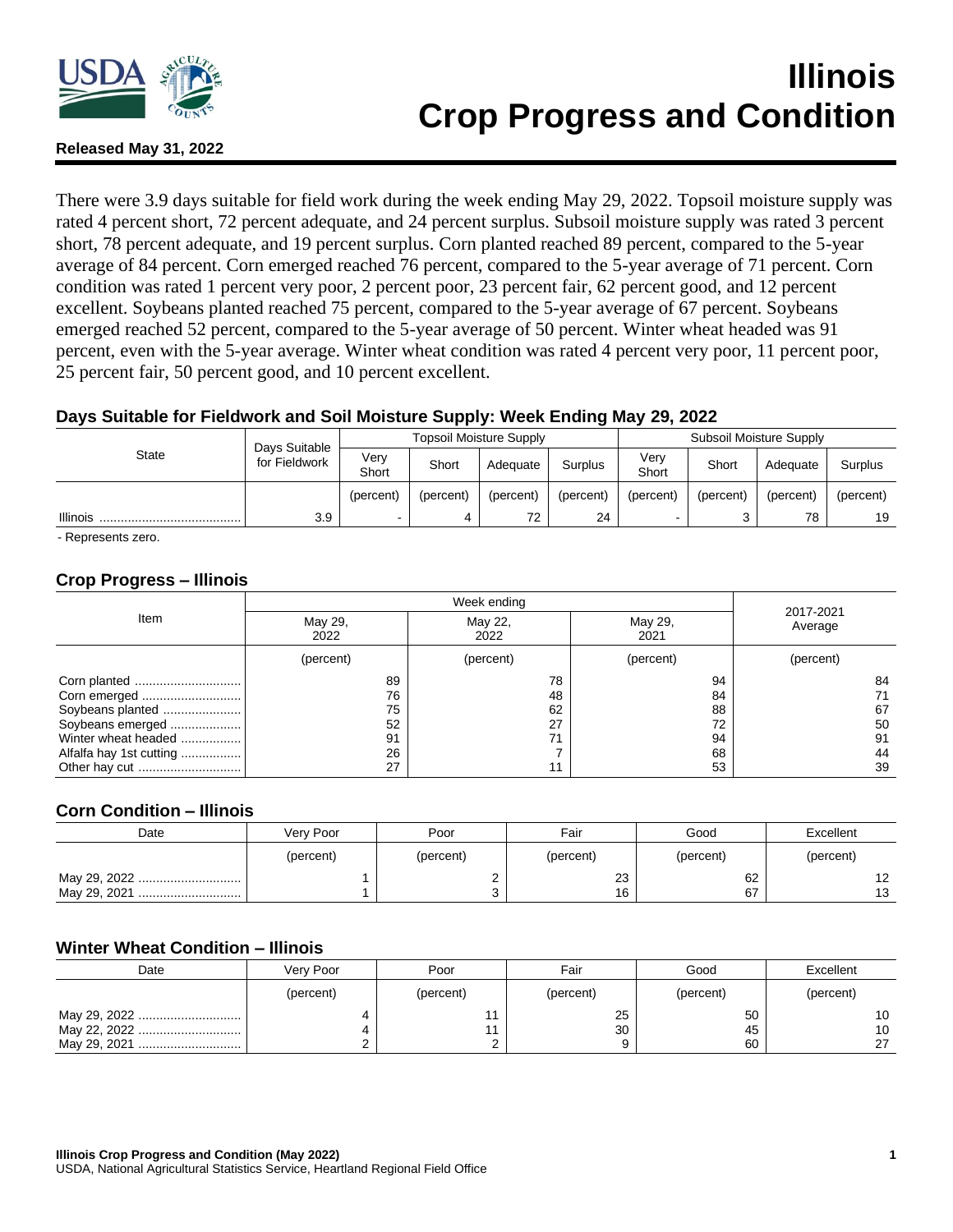# **Pasture Condition – Illinois**

| Date                         | Very Poor | Fair<br>Poor |                | Good           | Excellent      |
|------------------------------|-----------|--------------|----------------|----------------|----------------|
|                              | (percent) | (percent)    | (percent)      | (percent)      | (percent)      |
| May 29, 2022<br>May 29, 2021 |           |              | 20<br>20<br>24 | 54<br>49<br>43 | 19<br>27<br>31 |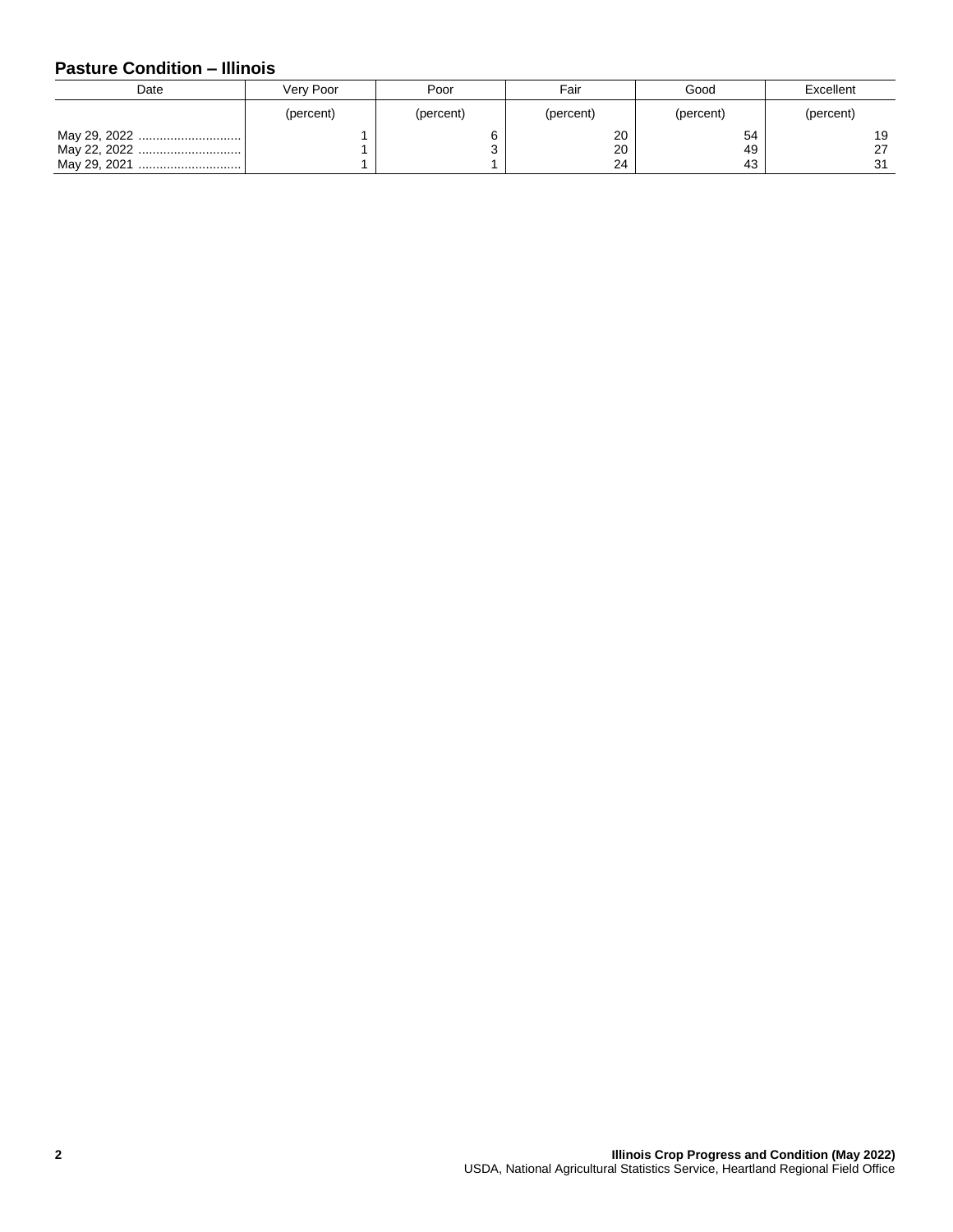# **Soil Moisture Deviation from Historical Average – May 26**